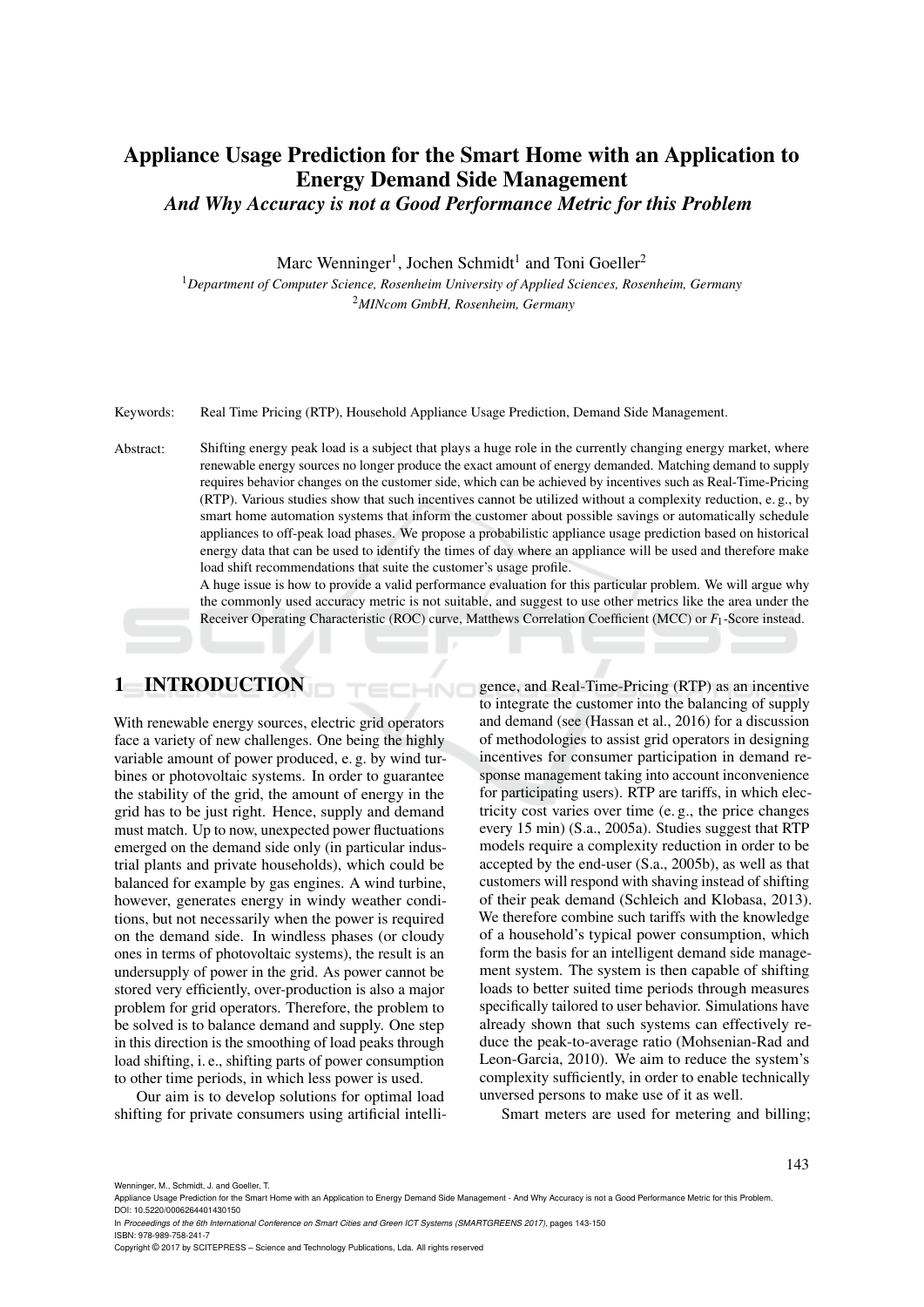

Figure 1: The big picture: the system for transmission and evaluation of tariff information is decoupled from the smart meter infrastructure. The customer has full control over the home automation gateway, therefore no privacy issues arise. This article's focus is on exploiting RTP tariffs on the home automation side using AI methods.

these devices are digital electricity meters that connect to the utility company over a communication network. The design of a system for residential smart grid applications is discussed, e. g., in (Viswanath et al., 2016). As shown in Fig. 1, the system being developed in our project for transmission and evaluation of tariff information is decoupled from the smart meter infrastructure. The evaluation of tariffs in the home automation gateway may be augmented by a large variety of additional information, for example: historical energy consumption data of single appliances or the entire household; the presence or absence of residents; or weather forecasts. With this data, using artificial intelligence methods, behavior patterns can be detected; combined with tariff information the optimal use of household appliances can be computed. Based on the results of these computations, appliances can be controlled directly using the home automation system. A main challenge is to avert that power cost minimization has negative consequences for the user. This requires appliance usage profiling.

Appliance usage profiling and prediction is already discussed in various publications, where, e. g., ON/OFF probabilities are used to build a nonhomogeneous Markov Chain to model end-use energy profiles on appliance level (Kang et al., 2014); (Chang et al., 2013) propose a daily pattern based probability model. Decision trees and Bayesian network-based prediction are utilized in (Arghira et al., 2012) to discover behavior patterns within sequential data; (Heierman and Cook, 2003) propose using the ED (Episode Discovery) data-mining algorithm for this purpose. (Hawarah et al., 2010) predict the user behavior with bayesian networks and (Basu et al., 2013) compare the performance of different classifiers such as bayesian networks, decision trees and decision tables for predicting the future 24h power consumption of an appliance.

In this paper, as a first step, we present an approach for predicting appliance usage (e. g., for dishwashers, washing machines etc.), which allows the automation system to either control the appliances directly, or to give recommendations to the residents in which time period using the appliance would result in lower energy costs, based on the users' normal behavior patterns, which are learned from historical data automatically. This requires some kind of energy load prediction. Our prediction model is based on the appliance's usage cycles, thus requiring the extraction of appliance operation cycles (start/end time) from its electricity metering data (Stephen et al., 2014).

#### 2 PREDICTION METHOD

Probabilistic Model. There are basically two main factors that need to be taken into account when computing the probability that an appliance will be used: The time elapsed since it was used last and the time of day it is usually used. For example, a dishwasher will typically be switched on in more or less regular intervals and only at certain times of day (e. g., normally not at 2 a. m.). We model these separately as probability distribution functions (PDFs), where in the following *E* will denote the event *elapsed time* and *D* the event *time of day*. To give recommendations to the user, the combined probability of these two events has to be calculated and must be above a defined threshold to initiate a recommendation:

$$
P(E \cap D) = P(E | D)P(D)
$$
  
if independent  

$$
P(E)P(D)
$$
 (1)

Statistical independence of *E* and *D* is assumed here; although strictly speaking not necessary, as the conditional probability  $P(E | D)$  can be computed from the data if a sufficient amount of representative data are available. As this is quite often not the case (cf. Sect. 4 for details on typical data sets), the independence assumption results in more stable estimates of  $P(E \cap D)$ . That independence is valid can be checked on the data set by computing the product on the right and middle of (1), and checking that equality holds.

The probability  $P(E)$  that the appliance is not used for a time period *t* (here measured in minutes) is modeled by an exponential distribution:

$$
P(E) = P(E \le t) = \begin{cases} 1 - e^{-\lambda t} & t \ge 0 \\ 0 & t < 0 \end{cases}
$$
 (2)

A maximum likelihood estimate of the parameter  $\lambda$ can be obtained from a sufficiently large data set by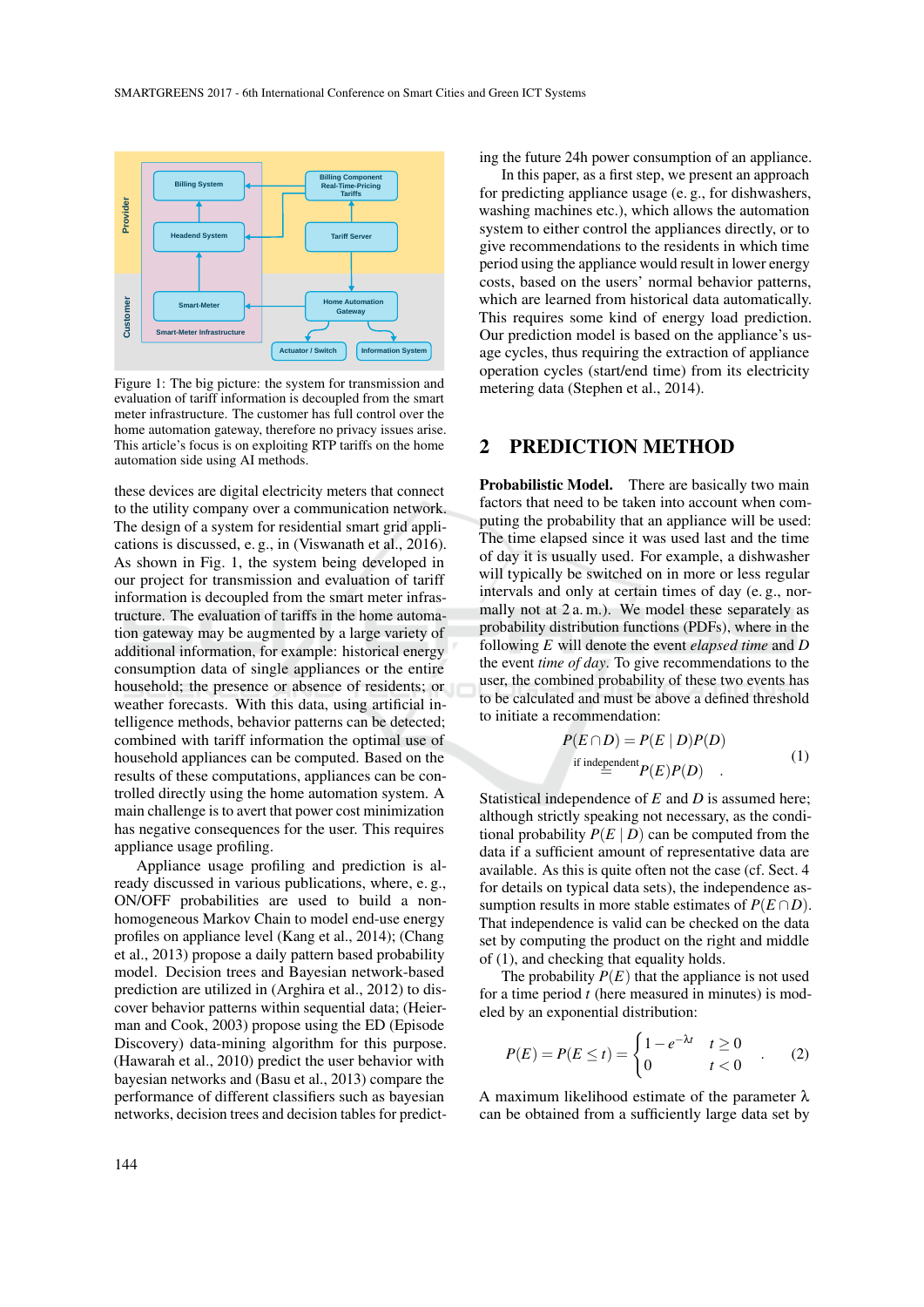

Figure 2: Example of estimates for *P*(*D*) (discrete density of appliance usage throughout the day, left) and the combined cumulative distribution  $P(E \cap D)$  (right). Episode length is 2h, resulting in 12 episodes per day.

computing the mean value of the time periods between consecutive appliance-switch-on events. A good estimate of  $\lambda$  will be obtained when the time between usage is fairly regular, resulting in a small value for the variance of the time periods.

In contrast to using a continuous distribution for *E*, a discrete PDF for the event *D* is estimated from the sample data by computing relative frequencies of appliance usage viewed over the 24 hour time period of a day. This period has to be divided into discrete intervals, which we will call *episodes* in the following. An episode must be sufficiently large, so that statistically valid relative frequencies (which are an estimate of the probability that the appliance is used in a particular episode) can be obtained. On the other hand, it has to be small enough to be of practical use. We found episodes having a length of 1h to 2h to be a good compromise. To avoid issues with episodes where no samples are contained in the data set, leading to density values of zero, the Parzen window approach (Parzen, 1962; Duda et al., 2000) can be applied, which is basically an interpolation and smoothing method, typically using Gaussians. Figure 2 shows an example of a discrete PDF computed from the GREEND data set (Monacchi et al., 2014).

Inactivity Detection. Most household appliances with non-homogeneous distribution in electricity consumption require the user's presence when starting the appliance. Thus, the prediction of a household appliance usage is often accompanied by a prediction of the home's occupancy; in some cases an appliance might even be directly linked to the presence of a specific person. Without ground truth on the occupancy, a strong indication that can be found in the historical electricity data is the usage of such appliances in the recent history. We therefore add knowledge of the events that occurred in recent history to the prediction by lowering the probability in case no appliance was used in recent episodes. We found that the past 12h to 24h are of specific interest and improve the prediction significantly. This approach may be replaced by more sophisticated occupancy detection algorithms, which

are not the focus of this paper.

Threshold Estimation. Now that the usage probability can be computed at any time of day, a threshold has to be set that determines whether the home automation system turns on the appliance (or gives a recommendation to the user to do so). Note, that the absolute values of  $P(E \cap D)$  depend heavily on the time interval chosen as episode duration. Obviously, longer episodes result in higher probabilities for appliance usage during this period; e. g., using 2h instead of 1h episodes would approximately double the probabilities (exactly for uniform distribution, less so for uni- /multi-modal densities). We propose to compute the threshold automatically from the training data by calculating  $P(E \cap D)$  for each episode of the training set. Let  $p_i$  be the predicted probability at the *i*-th turn-on event of a total of *N* that occurs in the data, the threshold  $\theta_p$  is computed as the mean:  $\theta_p = \frac{1}{N} \sum_{i=0}^{N-1} p_i$ . If extreme outliers are expected or more control over the threshold is desired, the Median or any other quantile may be used instead.

Extended Model. The model described above works well when appliances are typically used in fairly regular intervals, like dishwashers. There are scenarios, however, where it fails; e. g., a household may use the washing machine every Saturday, but not only for a single washing cycle but two or three times in a row. While the estimate for  $P(D)$  will still be valid, the parameter  $\lambda$  of the exponential distribution will be invalid. This issue can be overcome by introducing an additional discrete random variable *U*, describing how many times an appliance has been used during the past  $n_e$  episodes. The parameter  $n_e$  can be adjusted to the appliance at hand; e. g., for a washing machine a 10h period may suffice. Generalization of (1) gives:

$$
P(E \cap D) = \sum_{i=0}^{\infty} P(E \cap D \mid U = i) P(U = i)
$$
  
= 
$$
\sum_{i=0}^{n_m} P(E \cap D \mid U = i) P(U = i) +
$$
  

$$
P(E \cap D \mid U > n_m) P(U > n_m)
$$
 (3)

where  $n_m$  is an upper limit for the number of times an appliance is used that can be derived from the training data (a washing machine may be switched on 3 or 4 times in a 10h interval, but not 20 times); from a certain value of *i* onwards, all probabilities  $P(U = i)$ will usually be zero.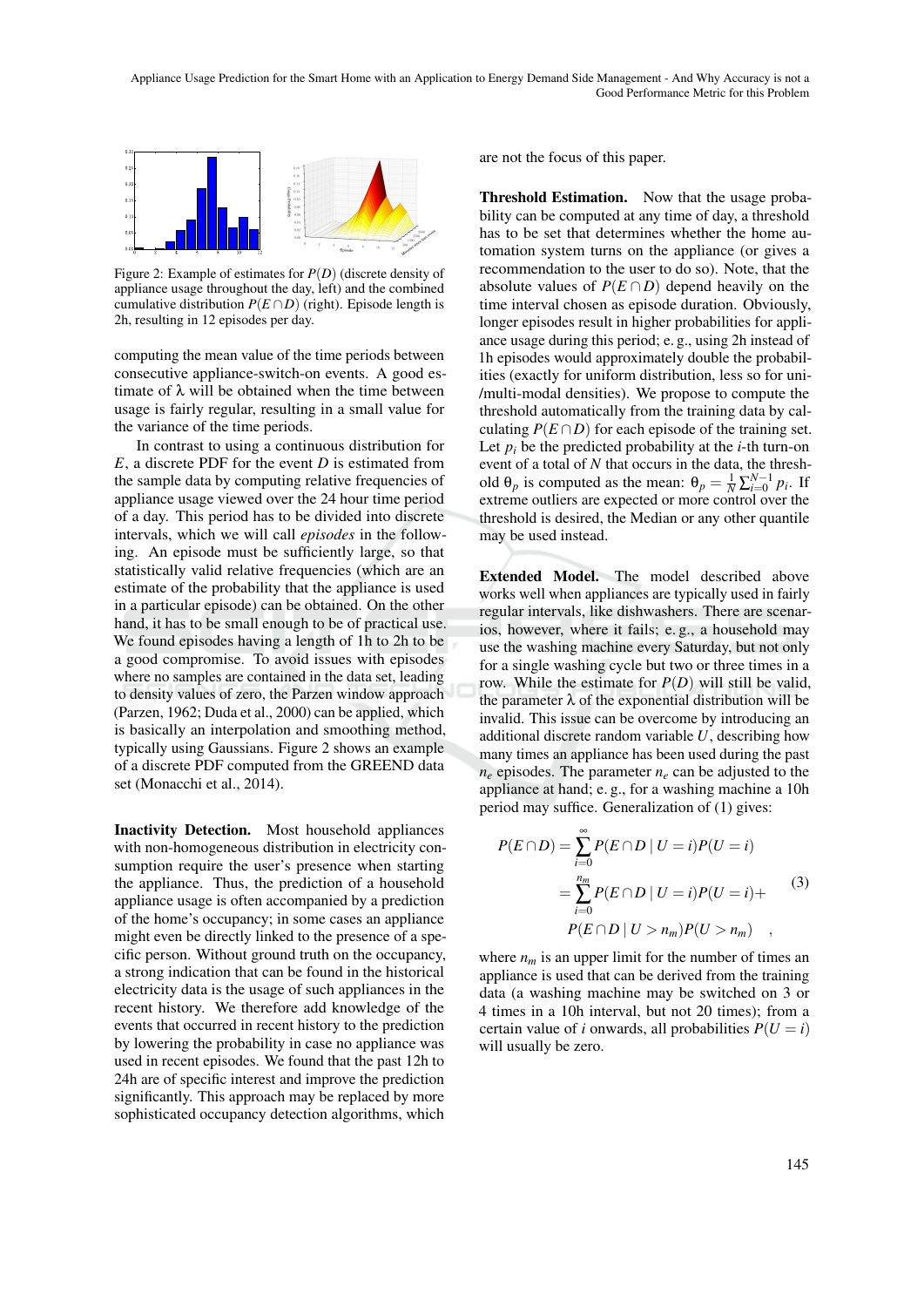# 3 ACCURACY IS NOT A GOOD PERFORMANCE METRIC

In many publications on appliance usage prediction or energy load disaggregation the performance metric *accuracy* is chosen to evaluate the proposed classification methods. The accuracy *A* is defined as the proportion of data that has been classified correctly:

$$
A = \frac{T_P + T_N}{n},\tag{4}
$$

where *n* is the total number of events,  $T_P$  is the number of positive events and  $T_N$  is the number of negative events that have been classified correctly (True Positives and True Negatives, respectively). For the problem at hand we get a true positive if the algorithm predicts that an appliance is running during a given time period and the appliance is actually doing so. In the same manner, for a true negative the prediction is that the appliance is off and this is truly the case. The denominator *n* is then the total number of episodes.

The main issue with this commonly chosen metric is that it is not meaningful for rare events; this is known as the *accuracy paradox* (Zhu and Davidson, 2007; Valverde-Albacete and Peláez-Moreno, 2014). Rare events, however, are in most<sup>1</sup> cases the standard when looking at the problem of appliance usage prediction! Consider, for instance, a dishwasher: this appliance is normally used quite regularly, say every other day, where it takes about 2h to finish its cycle. This means, though, that in 96% of the total time the dishwasher is off. Even if it is used twice as often, i. e., every day, it will still be off 92% of the time. Publications making use of accuracy, such as (Heierman and Cook, 2003; Barbato et al., 2011; Basu et al., 2013; Lee et al., 2013; Lachut et al., 2014), could therefore easily be outperformed for rare events by simply *always* predicting no occurrence (i. e., a Negative), which will result in an accuracy of 96% for the dishwasher example above.

The issue of selecting an appropriate metric has been addressed before by several authors from various fields (Cook, 2007; Hand, 2009; Powers, 2011; Makonin and Popowich, 2015). The overall performance of a binary classifier is usually captured using the Receiver Operating Characteristic (ROC), which is a plot of the true positive rate (TPR, also called sensitivity, recall, or detection rate) vs. false positive rate (FPR). These are given by:

$$
TPR = \frac{T_P}{P}, \quad FPR = \frac{F_P}{N}, \tag{5}
$$

where  $F_P$  is the number of negative events that have been classified incorrectly as positive ones, *P* is the

<sup>1</sup>The possible exception being appliances like fridges or freezers.

total number of positive and *N* the total number of negative events, with  $n = P + N$ . Examples of ROC plots are shown in the experiments section in Fig. 4. A perfect classifier would show a rectangular curve, while the main diagonal indicates complete randomness. Any point on the curve can be selected for classification by choosing the classifier's parameters appropriately. Every point results in a different value for the accuracy *A* calculated as shown in (4). In publications, where only accuracy is presented, this will usually be the point on the ROC curve where the maximum value is obtained.

This is similar for the following two metrics, the *F*1-Score and the Matthews Correlation Coefficient (MCC):

$$
F_1 = 2 \cdot \frac{\text{PREC} \cdot \text{TPR}}{\text{PREC} + \text{TPR}}, \quad \text{PREC} = \frac{T_P}{T_P + F_P}, \quad (6)
$$

where PREC is called precision, and TPR is the true positive rate (recall) from (5).

$$
\text{MCC} = \frac{T_P T_N - F_P F_N}{\sqrt{PN(T_P + F_P)(F_N + T_N)}},\tag{7}
$$

with  $F_N$  and  $T_N$  being the number of false and true negatives, respectively.  $F_1$  ranges from 0 to 1, the MCC, being a correlation coefficient, ranges from  $-1$  $to +1$ . In both cases zero indicates total randomness and one perfect classification. While the *F*1-Score also suffers from a bias when sample sizes for positive and negative data are different, the MCC balances these. It is therefore much better suited for measuring classifier performance in cases, where events are rare.

In contrast to all these metrics, which measure performance for a single point on the ROC curve, the Area Under Curve (AUC) tries to capture the quality of the whole ROC in single numerical value by computing the area under the ROC:

$$
AUC = \int_0^1 ROC \, dFPR.
$$
 (8)

For a correctly evaluated classifier, the AUC will range from 0.5 (total randomness) to 1 (perfect). Although reducing two dimensions to a single one without losing information is not feasible, AUC is still a valid metric for overall performance, and much better suited than accuracy. Extensions of AUC can be found in literature, e. g. (Hand, 2009), who suggests a weighted AUC.

Unfortunately, knowledge regarding evaluation metrics does not seem to be widely spread in the energy usage prediction and disaggregation community. This has been criticized before by several authors like (Kim et al., 2011; Makonin and Popowich, 2015), alas with apparently little effect. We propose using AUC, *F*1, and MCC, and will give results for all three metrics in this paper's experiments section.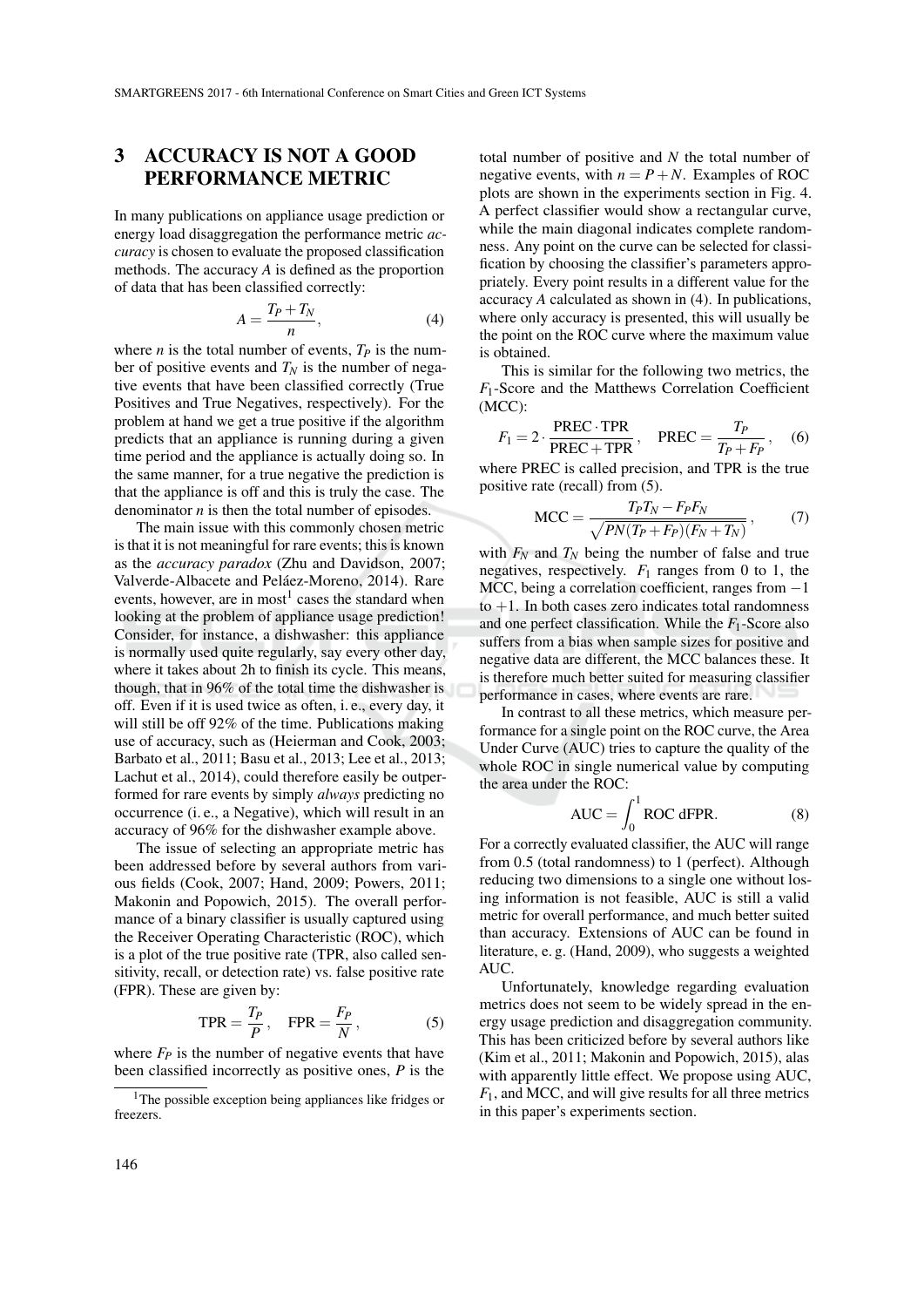# 4 EXPERIMENTAL RESULTS

Evaluating the proposed prediction method requires high resolution power consumption measurements of individual appliances. A few publicly available data sets already exists, usually containing the whole house and appliance level energy consumption data (see Table 1). We selected homes from the GREEND data set (Monacchi et al., 2014) to evaluate our prediction model. This set was chosen as it provides enough measurements to enable statistical analysis of events and is of sufficient data quality. Other data sets, such as REDD (Kolter and Johnson, 2011) or ECO (Beckel et al., 2014), do not provide enough data or the required quality (e. g., there are often long periods where data is missing). The GREEND data set provides measurements of eight homes with a varying amount of appliances and measuring periods ranging from 134 to 500 days. The data are sampled with a rate of 1 Hz and provide the power consumption in Watts per appliance.

Comparing our results to previous usage prediction publications proved to be infeasible as the results are not comparable due to the chosen data set or evaluation metric. Evaluations using artificially generated data (Heierman and Cook, 2003; Barbato et al., 2011) are not comparable as the amount of introduced randomness will dictate the result, especially for rare events such as dishwasher usage. We do not consider these evaluations as valid. Publications evaluating appliance usage prediction on short data sets, e. g. REDD (Truong et al., 2013a; Truong et al., 2013b), are also not comparable due to the insufficient amount of data in the set. REDD contains data for only up to 19 days, a duration that we consider totally inadequate for training and evaluation of rare events such as dishwasher usage.

Extracting Events. As the prediction is based on event occurrences, where an event is defined by the start and end of an appliance's usage cycle, in a first pre-processing step the events must be extracted from the continuous power consumption data stream. As the start and end of an event are not provided by any of the data sets listed in Table 1, the performance of the event extraction cannot be measured against ground truth. We first aggregate the data to  $1/60$  Hz by averaging the power consumption. The start and stop of an event are defined by the rising and falling edge of the signal, which allows using a threshold method. In case an appliance's power consumption falls below the threshold during an event, this event will be partitioned, thus (incorrectly) generating multiple usage cycles instead of a single one. For the method proposed in this paper, the partitioning will not be an issue for computing the

discrete estimate of  $P(D)$  in (1); however, the estimate of  $\lambda$  of the exponential distribution  $P(E)$  in (2) would be distorted. We overcome this problem by defining an individual threshold for each type of appliance, which minimizes the partitioning, and then only use events of sufficient length. Table 2 gives a statistical overview of the extracted events for appliances selected from the GREEND data set.

Results. The extracted events were split into two disjoint parts, 60% for training and 40% for evaluation. The training set is used to estimate  $\lambda$  in (2) by calculating the mean value between consecutive appliance-switch-on events. As an example,  $\lambda$  for the dishwasher in house 3 is 2274 minutes ( $\approx$  1.6 days). An episode length of 360 minutes was chosen, which divides the day into four partitions. A smaller episode length leads to a more time precise prediction task, and vice versa. As we do not require high time precision, but rather a recommendation window that suites the user's behavior patterns, four partitions per day give a reasonable recommendation window.

The probability  $P(D)$  from (1) for each episode is calculated by binning the appliance-switch-on event duration into the corresponding episode-bin. Figure 3 shows  $P(E \cap D)$  for the dishwasher in house 3. It clearly shows the characteristics of *P*(*D*): The appliance is not likely to be used in the morning, very likely during midday and medium in the evening. With this information we can define the user's preferred usage window and only recommend load shifts within this window. It also shows the effect of  $P(E)$  on the combined probability, as the probability drops immediately after the appliance is switched on. This respects the mean duration between events, hence no load shift recommendation must be made until a significant probability is reached in the successive episodes.

For usage prediction performance comparison between the appliances in different homes we calculate the ROC and the area under the ROC curve (AUC) by changing the threshold probability at which the prediction will consider the appliances as being used; also the  $F_1$ -Score and MCC. The results are highly dependent on the house and appliance (cf. Table 2) The worst prediction result is obtained for the fridge in house 1, a MCC of 0.029, which is complete randomness. The reason is insufficient data: Table 2 shows that there were only 15 events available in the whole data set, therefore good performance cannot be expected.

Although very good results can typically be achieved for fridges, these are not ideal for load shifting; dishwashers, washing machines and dryers on the other hand are of special interest, as they are well suited for this purpose. ROC curves for these appli-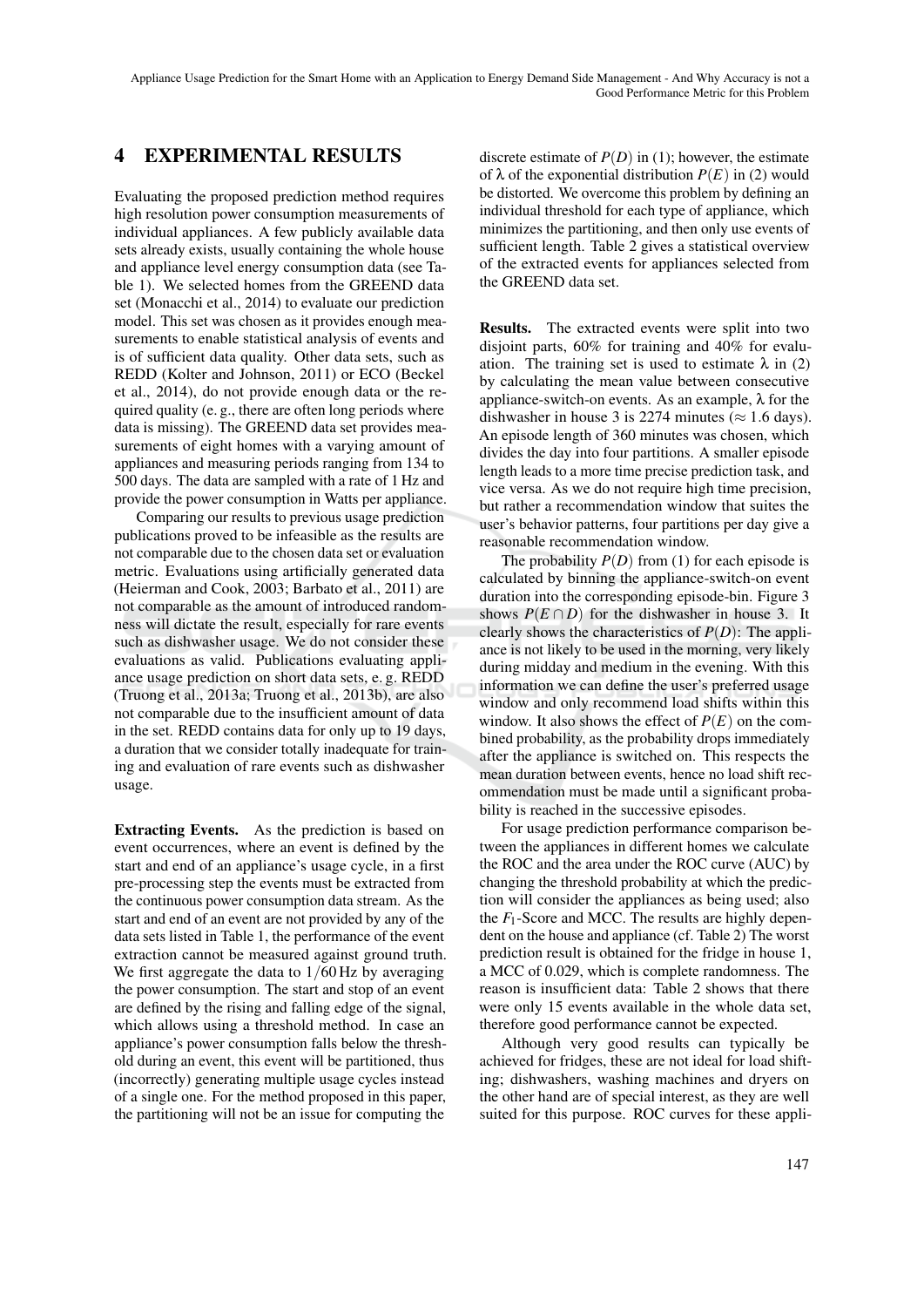| Data set       | Reference                     | Location           | Duration/<br>house | # of<br>houses | Appliance<br>sample intyl | Aggregate<br>sample intyl |
|----------------|-------------------------------|--------------------|--------------------|----------------|---------------------------|---------------------------|
| <b>REDD</b>    | (Kolter and Johnson, 2011)    | MA, USA            | $3-19$ days        | 6              | 3 sec                     | 1 sec & 15 kHz            |
| Smart*         | (Barker et al., 2012)         | MA, USA            | 3 months           | 3              | 1 sec                     | 1 sec                     |
| AMPds 2        | (Makonin et al., $2016$ )     | BC. Canada         | 2 years            |                | 1 min                     | 1 min                     |
| <b>UK-DALE</b> | (Kelly and Knottenbelt, 2015) | London. UK         | $3-26$ months $5$  |                | 6 sec                     | $1-6$ sec & $16$ kHz      |
| ECO            | (Beckel et al., 2014)         | Switzerland        | 8 months           | 6              | 1 sec                     | 1 sec                     |
| <b>GREEND</b>  | (Monacchi et al., 2014)       | Italy & Austria    | 12 months          | 9              | 1 sec                     |                           |
| Dataport       | (Pecan Street Inc., 2014)     | TX. USA            | $0-2.75$ years     | 824            | 1 min                     | 1 min                     |
| <b>DRED</b>    | (Uttama Nambi et al., 2015)   | <b>Netherlands</b> | 2 months           |                | 1 sec                     | 1 sec                     |
|                |                               |                    |                    |                |                           |                           |

Table 1: Publicly available appliance and whole house energy consumption data sets.

Table 2: Statistics of extracted events of the GREEND data set, providing the days between first and last events as well as the total events count for six different homes. Also shown are resulting performance metrics using an episode length of 360 minutes.

| H#             | Appliance      | Days | Events | <b>AUC</b> | $F_1$ | мсс   |
|----------------|----------------|------|--------|------------|-------|-------|
| 0              | coffee maker   | 308  | 676    | 0.703      | 0.708 | 0.498 |
| $\overline{0}$ | dishwasher     | 306  | 143    | 0.684      | 0.389 | 0.348 |
| $\overline{0}$ | fridge freezer | 309  | 7353   | 0.999      | 0.999 | 0.972 |
| $\overline{0}$ | lamp           | 307  | 215    | 0.701      | 0.524 | 0.344 |
| $\overline{0}$ | television     | 117  | 445    | 0.567      | 0.852 | 0.251 |
| 0              | washing mach.  | 309  | 256    | 0.591      | 0.378 | 0.190 |
| 1              | bedside light  | 473  | 456    | 0.859      | 0.704 | 0.580 |
| $\mathbf{1}$   | dishwasher     | 472  | 248    | 0.651      | 0.335 | 0.213 |
| $\mathbf{1}$   | dryer          | 473  | 405    | 0.859      | 0.811 | 0.763 |
| $\mathbf{1}$   | fridge         | 454  | 15     | 0.550      | 0.017 | 0.029 |
| $\mathbf{1}$   | washing mach.  | 467  | 166    | 0.839      | 0.415 | 0.390 |
| 2              | coffee maker   | 494  | 512    | 0.580      | 0.333 | 0.180 |
| $\overline{c}$ | dishwasher     | 495  | 477    | 0.856      | 0.654 | 0.553 |
| $\overline{c}$ | dryer          | 495  | 424    | 0.828      | 0.596 | 0.499 |
| $\overline{c}$ | television     | 497  | 1446   | 0.770      | 0.786 | 0.618 |
| $\overline{c}$ | washing mach.  | 497  | 794    | 0.809      | 0.728 | 0.634 |
| 3              | coffee maker   | 456  | 250    | 0.719      | 0.397 | 0.349 |
| 3              | dishwasher     | 456  | 211    | 0.843      | 0.414 | 0.394 |
| 3              | fridge         | 460  | 1100   | 0.917      | 0.909 | 0.818 |
| 3              | television     | 461  | 849    | 0.827      | 0.783 | 0.652 |
| 3              | washing mach.  | 457  | 279    | 0.789      | 0.392 | 0.329 |
| 4              | fridge freezer | 282  | 137    | 0.802      | 0.471 | 0.451 |
| 4              | television     | 280  | 2242   | 0.753      | 0.675 | 0.543 |
| 4              | television 2   | 280  | 1657   | 0.657      | 0.706 | 0.332 |
| 4              | washing mach.  | 263  | 81     | 0.641      | 0.198 | 0.168 |
| 5              | fridge freezer | 418  | 13054  | 0.734      | 0.985 | 0.665 |
| 5              | lamp           | 416  | 322    | 0.627      | 0.420 | 0.193 |
| 5              | television     | 417  | 1297   | 0.867      | 0.880 | 0.710 |
| 5              | television 2   | 417  | 677    | 0.582      | 0.561 | 0.247 |
| 5              | washing mach.  | 415  | 521    | 0.624      | 0.396 | 0.229 |

ances are shown in Fig. 4. The best prediction results for this type of appliance were achieved for the dryer in house 1 with an AUC of 0.859 and MCC of 0.763. The home with the most predictable dishwasher and washing machine usage is house 2, with AUC 0.856, MCC 0.553 (dishwasher), and AUC 0.809, MCC 0.634 (washing machine). On the other hand, the results for house 0 are AUC 0.684, MCC 0.348 (dishwasher) and AUC 0.591, MCC 0.190 (washing machine). The rea-



Figure 3: Usage probability prediction and real occurrence for each day of a dishwasher during 2015/2/1 to 2015/2/6 (l.r.t.b). The gray area marks the time the appliance is switched on, the curve the probability of the device being switched on at each minute. For a clearer demonstration, we chose an episode length of 120 minutes; the x-axis is labeled by the hour of the day.

son for the performance difference compared to other homes lies in behavior changes of the inhabitants of house 0, which can be shown by comparing the probability distribution  $P(D)$  for training and evaluation data (see Fig. 5). While in the dishwasher's training data the first episode of a day has a probability of 0.37, in the evaluation data it is 0.08. The probability densities show that the events where moved to the last episode of the day, an episode with a low probability in the training data. The changes, represented as the mean square error (MSE), between training and evaluation are 0.0462 for house 0 and 0.0033 for house 2. Thus, the preconditioned behavior consistency is no longer given in house 0, a problem which could be overcome by analyzing recent behavior changes and adapting *P*(*D*) accordingly. This is a topic for future research.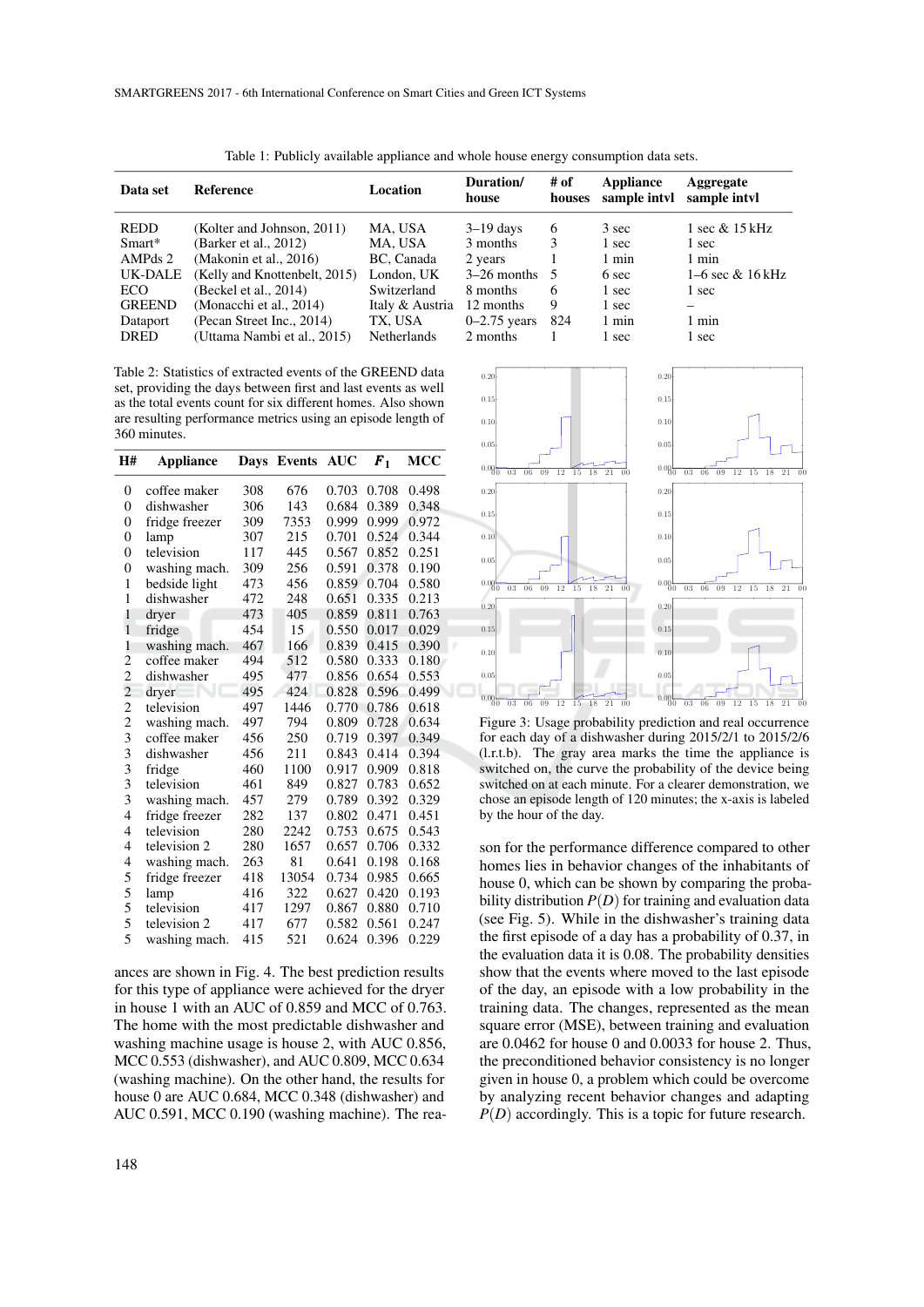

Figure 4: Examples of ROC curves of the prediction algorithm on the GREEND data set. Dishwasher, washing machine, and dryer were selected as these appliances are particularly suited for load shifting. A perfect classifier would show a rectangular curve, while the main diagonal indicates complete randomness.



Figure 5:  $P(D)$  of the dishwasher in house 0 shows significant difference between (a) training and (b) evaluation.

# 5 CONCLUSION

We presented probabilistic models for appliance usage prediction based on historical energy data. The application we have in mind is to give recommendations to the user (or home automation system), whether switching an appliance on would result in lower energy costs whilst taking into account the appliance's typical usage pattern in the particular household. An important topic for future work is to investigate how to handle long term behavior changes like those found in house 0 of the GREEND data set for the dishwasher, and how to adapt the model over time. The results on the GREEND data set look promising; there are currently no publications available providing results for this kind of application that we could use as a benchmark, as the evaluation method is often invalid due to the accuracy paradox, or the amount of data used for training is insufficiently low to provide reliable results. At the moment, it is not yet clear what the best and most meaningful performance evaluation metric for this sort of prediction problem would be, as in contrast to usual classification problems, the goal is not to predict the *exact* time an appliance is used, but rather give a recommendation at convenient times. We presented our results using the AUC, *F*<sup>1</sup> and MCC metrics to provide a comparable benchmark for future publications.

# ACKNOWLEDGEMENTS

This work was funded by the German Federal Ministry of Education and Research (BMBF), grant 01LY1506.

OGY PUBLICATIONS

# REFERENCES

- Arghira, N., Hawarah, L., Ploix, S., and Jacomino, M. (2012). Prediction of appliances energy use in smart homes. *Energy*, 48(1):128–134. 6th SDEWES Dubrovnik Conference SDEWES 2011.
- Barbato, A., Capone, A., Rodolfi, M., and Tagliaferri, D. (2011). Forecasting the usage of household appliances through power meter sensors for demand management in the smart grid. In *IEEE Intern. Conf. SmartGrid-Comm, 2011*, pages 404–409.
- Barker, S., Mishra, A., Irwin, D., Cecchet, E., Shenoy, P., and Albrecht, J. (2012). Smart\*: An Open Data Set and Tools for Enabling Research in Sustainable Homes. In *Proceedings of SustKDD*, Beijing, China.
- Basu, K., Hawarah, L., Arghira, N., Joumaa, H., and Ploix, S. (2013). A prediction system for home appliance usage. *Energy and Buildings*, 67:668 – 679.
- Beckel, C., Kleiminger, W., and Cicchetti, R. (2014). The eco data set and the performance of non-intrusive load monitoring algorithms. In *Proceedings of the 1st ACM Intern. Conf. BuildSys 2014*, pages 80–89.
- Chang, C., Verhaegen, P.-A., Duflou, J. R., Drugan, M. M., and Nowe, A. (2013). Finding days-of-week representation for intelligent machine usage profiling. *Journ. of Industrial and Intelligent Information*, 1(3):148–154.